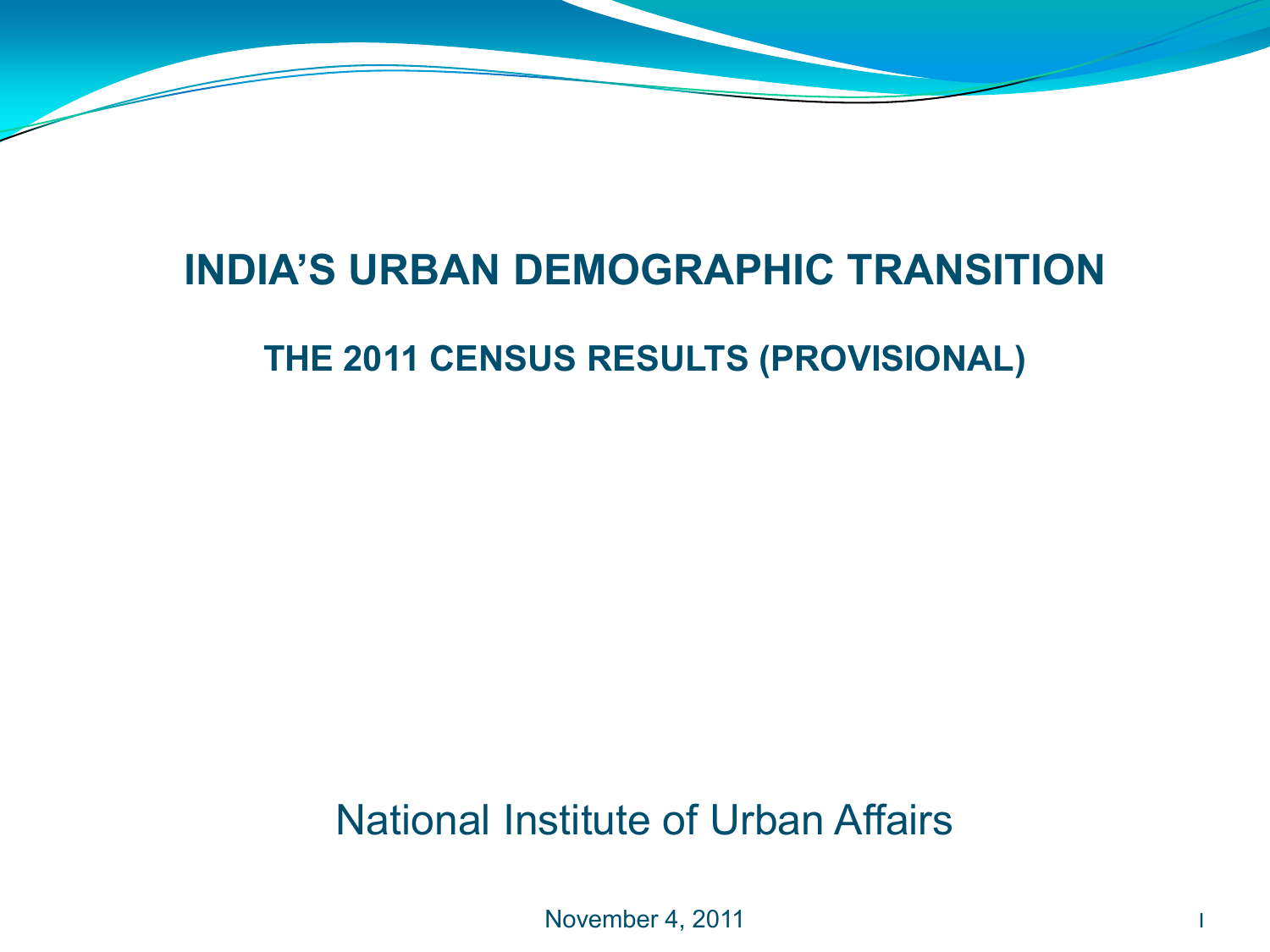## **Contents**

*Comparing Indices of Urbanization: 2001 and 2011*

*Key Features of India's Urbanization Process*

*Implications for Policy including for the JNNURM*

*Areas of Concern*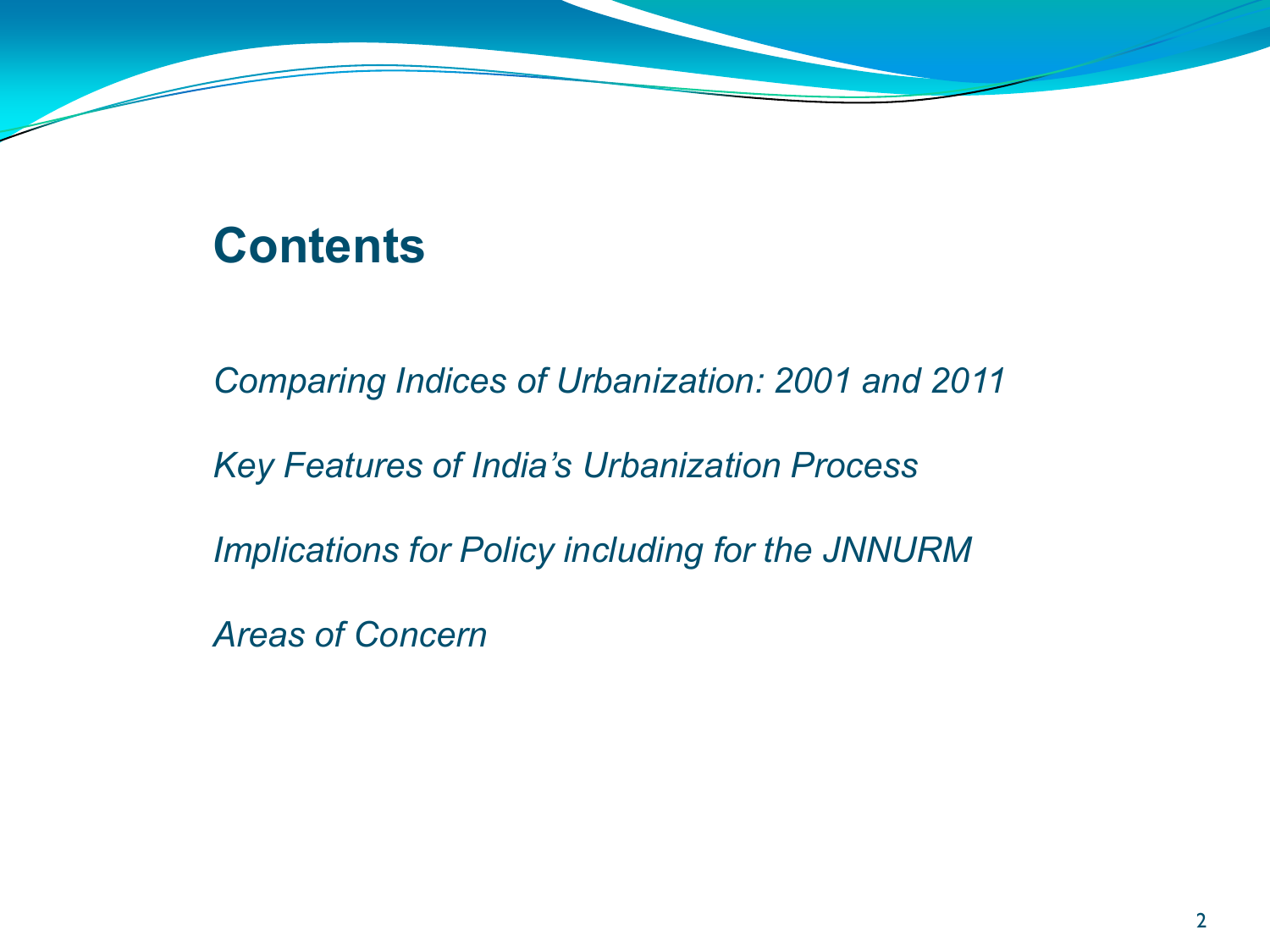## **Comparing Indices of Urbanization: 2001 and 2011**

- 1. Commonly-used indices for assessing urbanization
	- Pace of urbanization, annual growth rate of urban population
	- Pattern of urbanization

(a) Size-class distribution of urban population

(b) Inter-regional (inter-state) distribution of urban population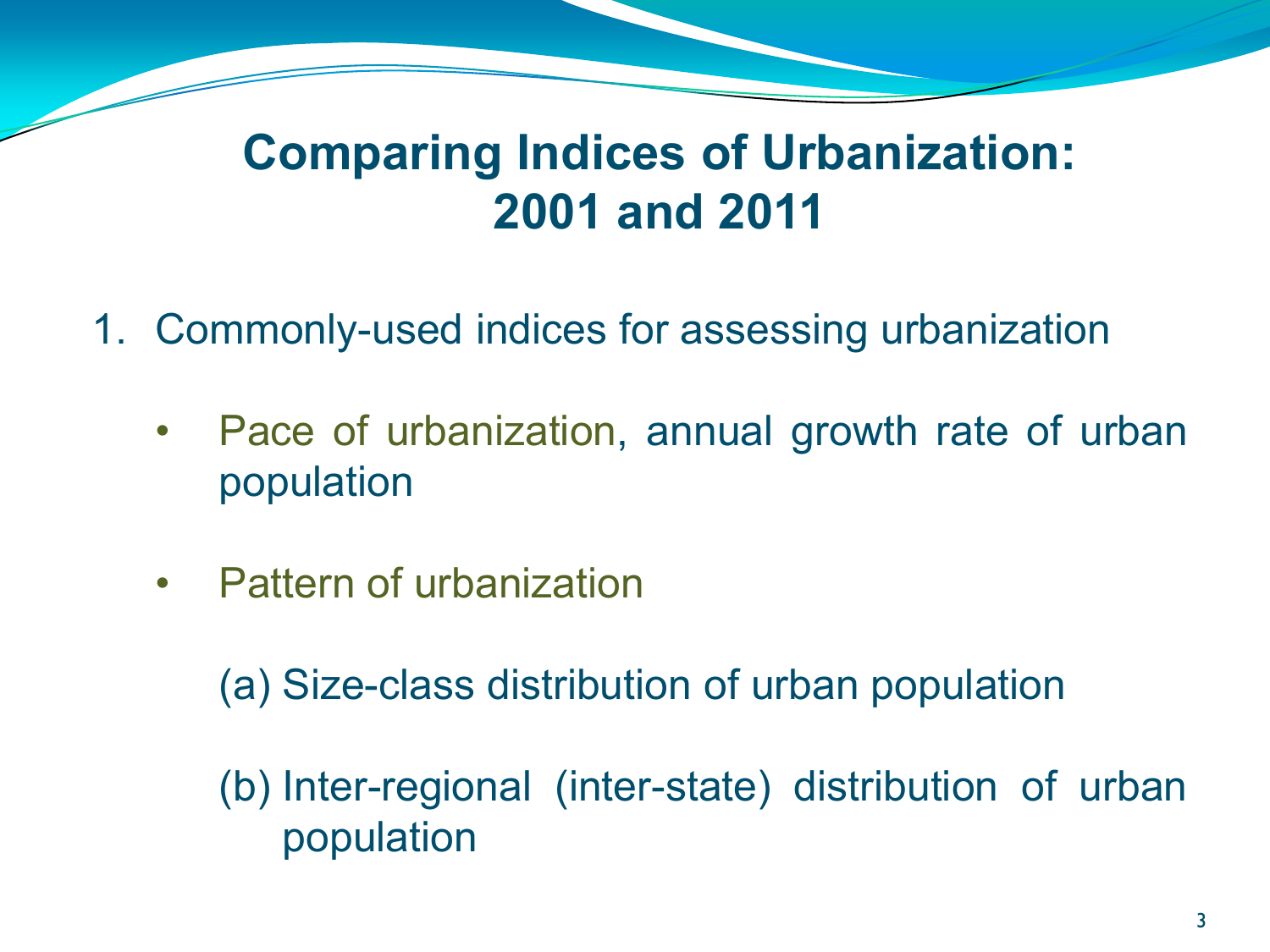- Composition of urban population growth
	- (a) National increase
	- (b) Rural-urban migration
	- (c) Reclassification of rural settlements into urban
	- (d) Changes in boundaries of existing urban settlements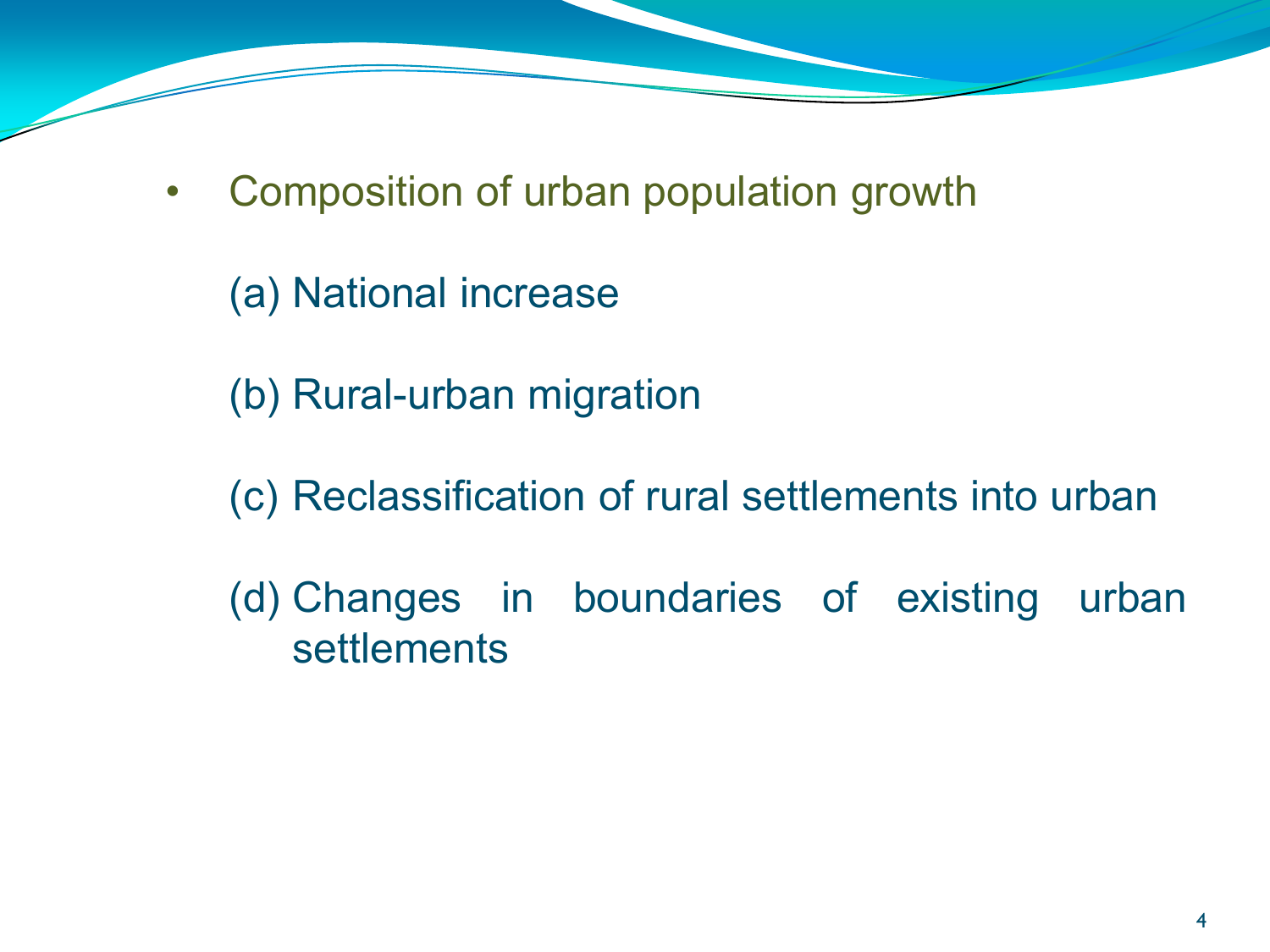#### **Table 1: Comparing Indices of Urbanization: 2001 and 2011**

| <b>Indices</b>                                                    | 2011    | 2001  |
|-------------------------------------------------------------------|---------|-------|
| Urban population (million)                                        | 377.2   | 286.1 |
| Number of cities and towns                                        | 7935    | 5161  |
| (a) Statutory towns                                               | 4041    | 3799  |
| (b) Census towns                                                  | 3894    | 1362  |
| (c) Metropolitan cities (+1 million)                              | 53      | 35    |
|                                                                   |         |       |
| Annual exponential growth rate (census decade) %                  | 2.76    | 2.74  |
| % of urban to total population                                    | 31.16   | 27.81 |
|                                                                   |         |       |
| (a) % of population in cities with $> 100,000$ population         | 70.24   | 68.62 |
| (b) % of population in towns with $($ <100,000 population)        | 29.76   | 31.38 |
| (c) % of population in metropolitan cities $(+1 \text{ million})$ | 42.62   | 37.82 |
|                                                                   |         |       |
| Urban population increase attributed to                           |         |       |
| (a) National increase                                             | $44.0*$ | 59.24 |
| (b) Rural-urban migration                                         |         | 21.12 |
| (c) Reclassification of rural settlements into urban              | $56.0*$ | 9.73  |
| (d) Boundary changes                                              |         | 9.71  |
| Note: * Estimated<br>Inter-state variation (link file)            |         |       |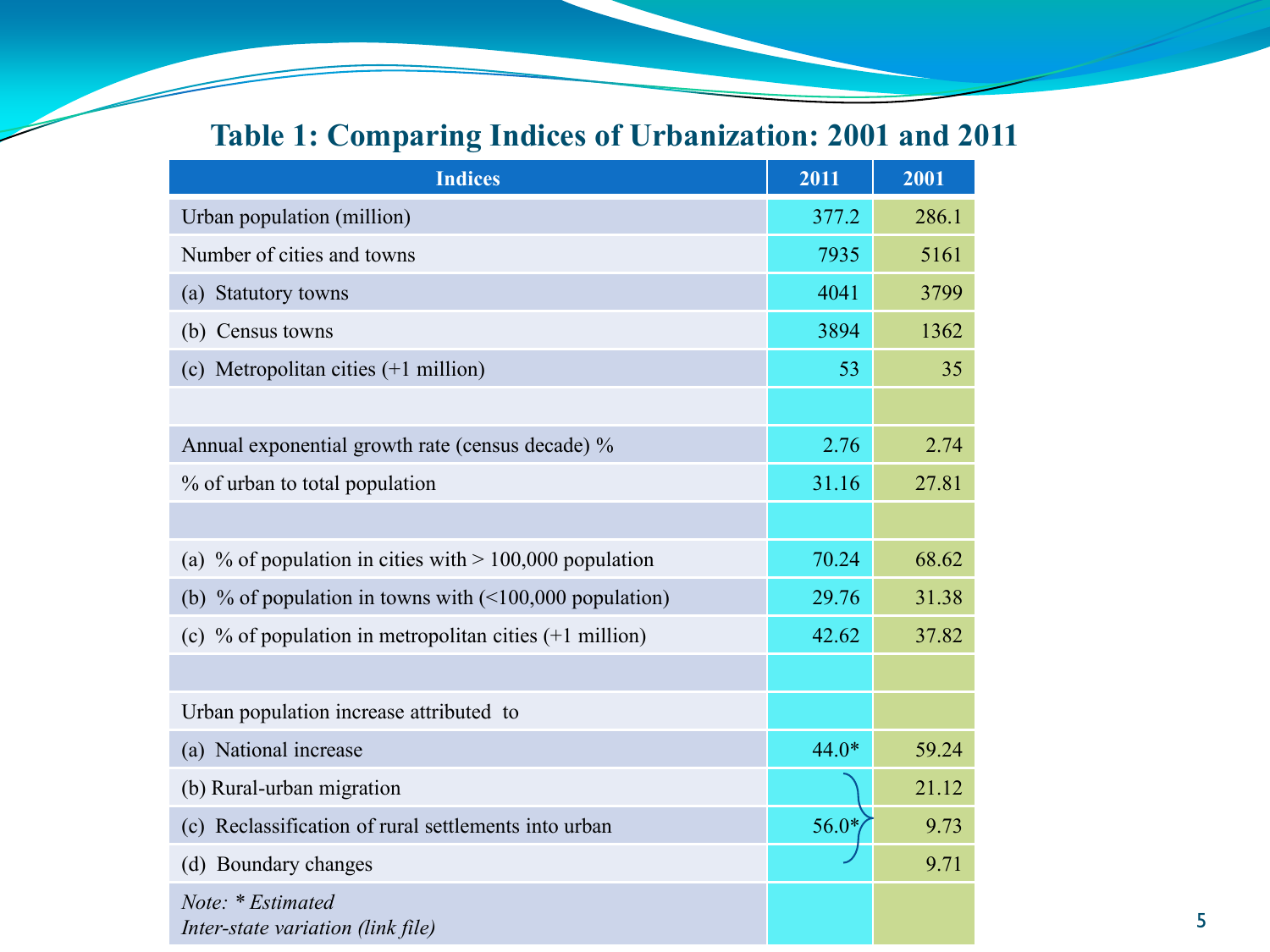## **Key Features of India's Urbanization Process**

- Increase of 91.1 million persons to urban population during 2001-2011 is not only the highest registered thus far, it is also higher than the increase of 90 million persons to rural population.
- The annual exponential growth rate of 2.76% registered during 2001-2011 has reversed the declining trend observed during 1981-91 and 1991-2001.
- That this rise in urban population growth rate has come during an era of sharp decline in the natural growth rate shows that the push to urban population has come in from other sources, i.e., rural to urban conversion and rural-urban migration 64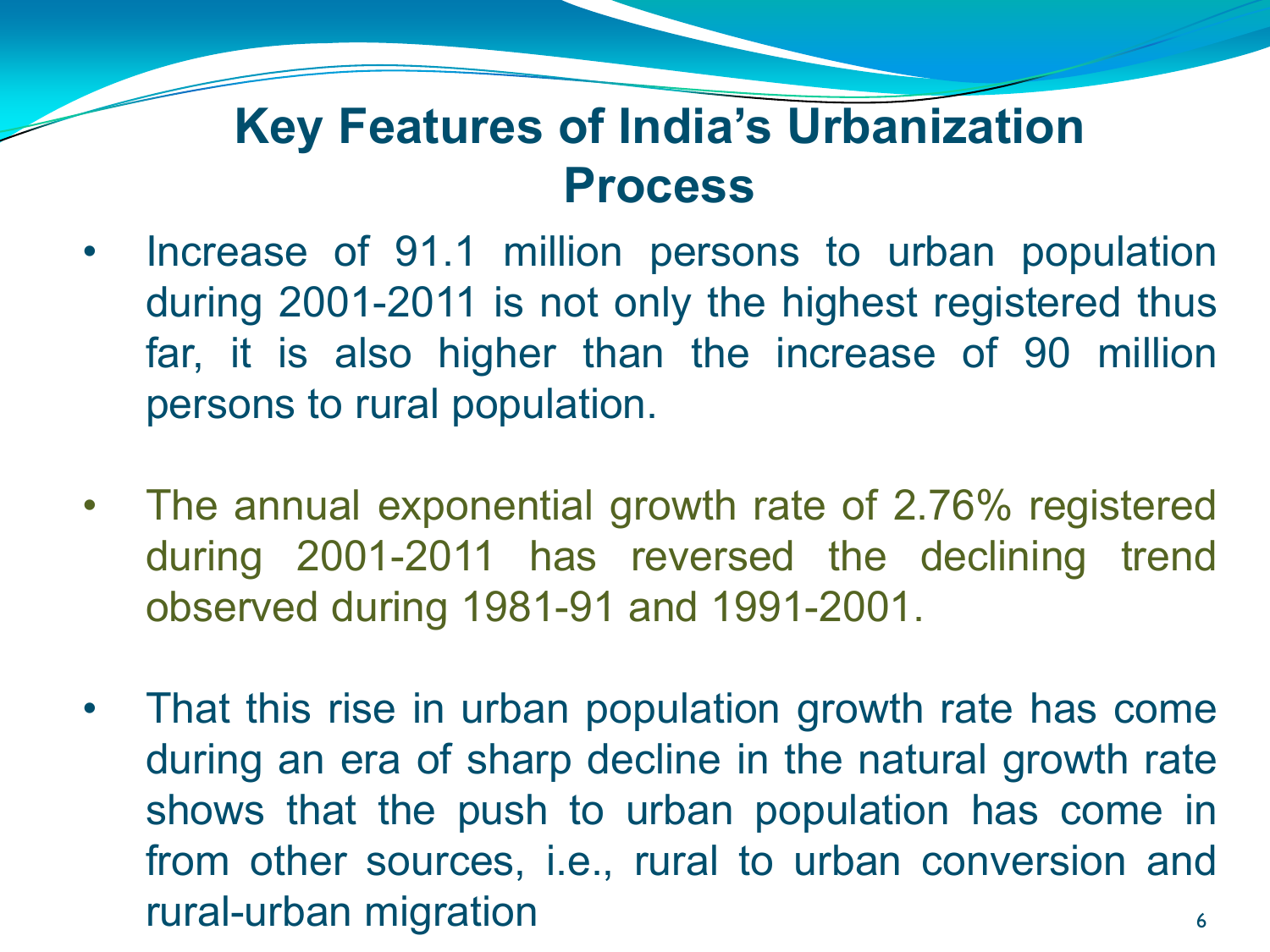- The number of metropolitan cities (+1 million) has risen sharply, from 35 to 53 during 2001-2011. They now account for 42.6 percent of the total urban population. Likewise, class 1 cities (+100,000) now account for 70.2 percent of the country's urban population. In 2001, this percentage was 68 percent.
- Urbanization varies across states interstate variations in the level of urbanization are large but have NOT risen ([linked](Indurbdemtrancen-link.docx) [file\)](Indurbdemtrancen-link.docx). Some kind of convergence has occurred.
- The gap between urban and municipal has grown sharply, with important implications – discussed later.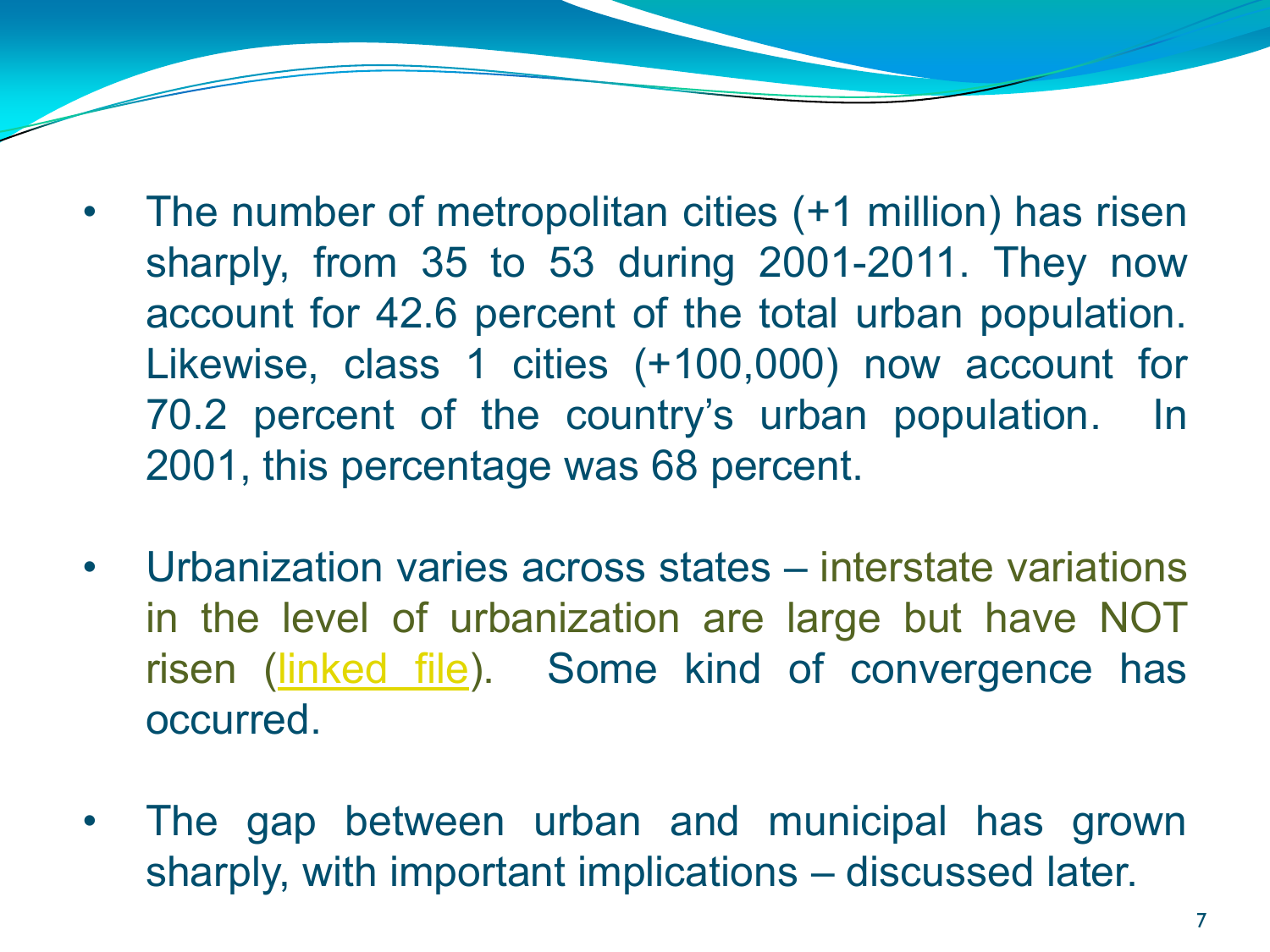The classical issue:

- Is urban population growth (2001-2011) growth-led (pull) or poverty-induced (push)?
- $R<sub>2</sub>$  shows that while GDP growth and urbanization are closely linked, and that there are clear signals of these links having become stronger, growth has not trickled down fast enough to cities. Its impact on cities is not strong enough.

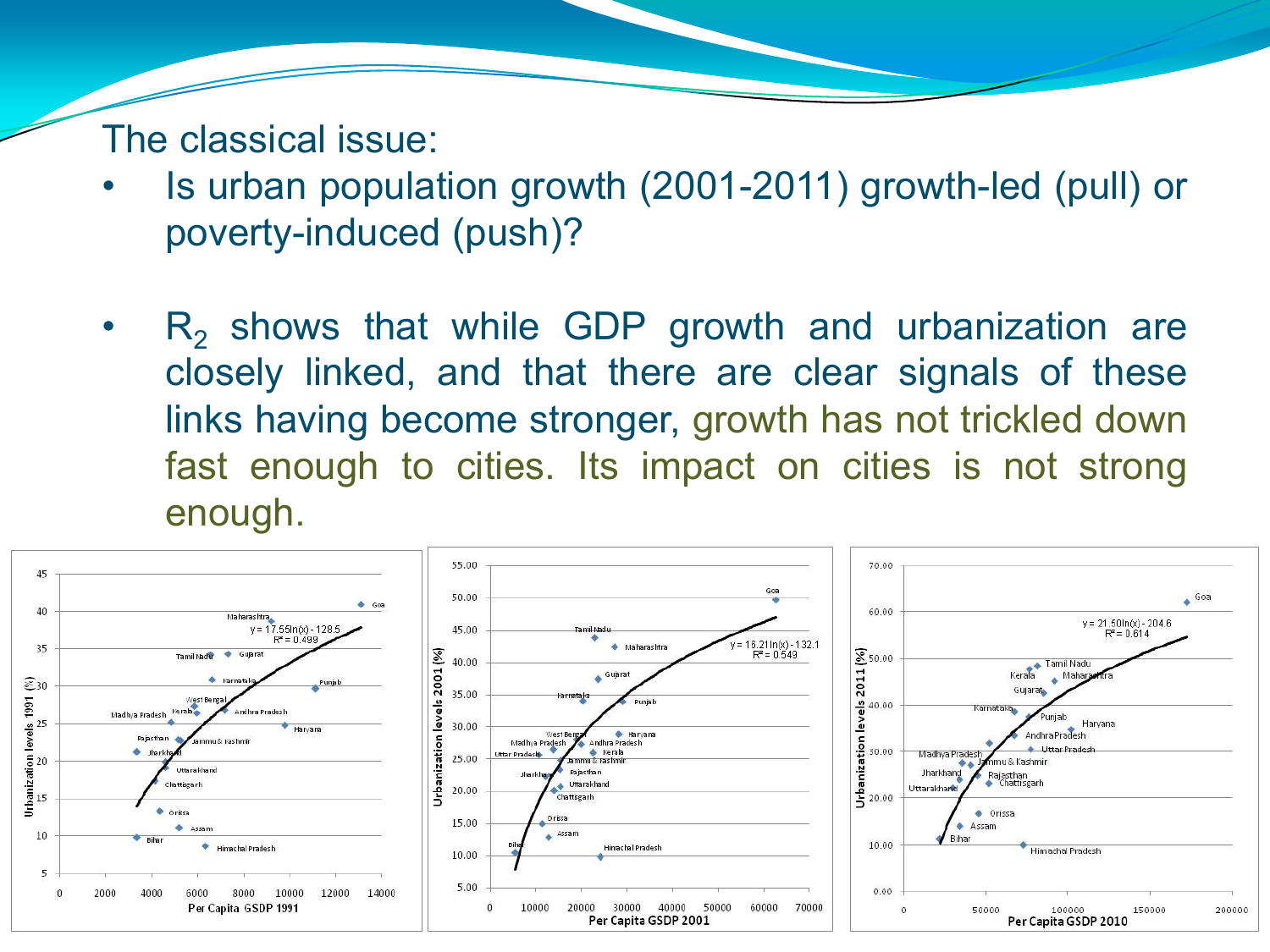• Whether urbanization of the 2001-2011 is povertyinduced, can not be ascertained in the absence of 2009-2010 poverty data (awaited). Any assumption with respect to the effect of urban population growth on urban poverty is, therefore speculative.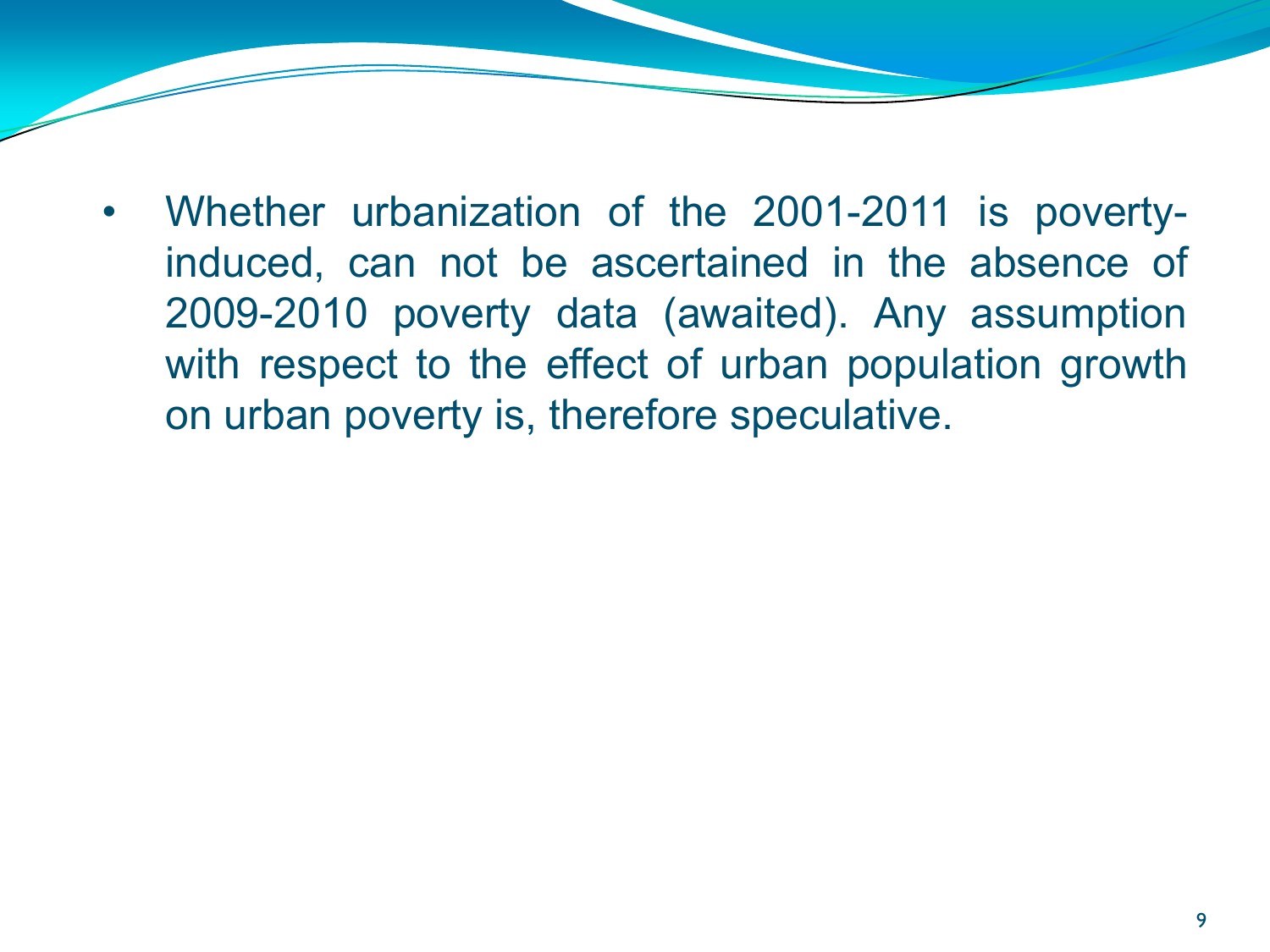## **Implications for Policy including the JNNURM**

- Increase of 91 million persons or an annual urban population growth rate of 2.76% is far in excess of all projections made so far. Also, it is higher compared to what the HPEC had projected for estimating the investment requirements for urban infrastructure.
- Using the 2001-2011 decade urban population growth rate and the expenditure norms established by the HPEC, the 12<sup>th</sup> Plan investment requirements will be of the order of Rs. 2.21 lakh crore on 8 services at 2009/10 prices (only for the fresh urban population growth during the 12<sup>th</sup> Plan, not for the backlog).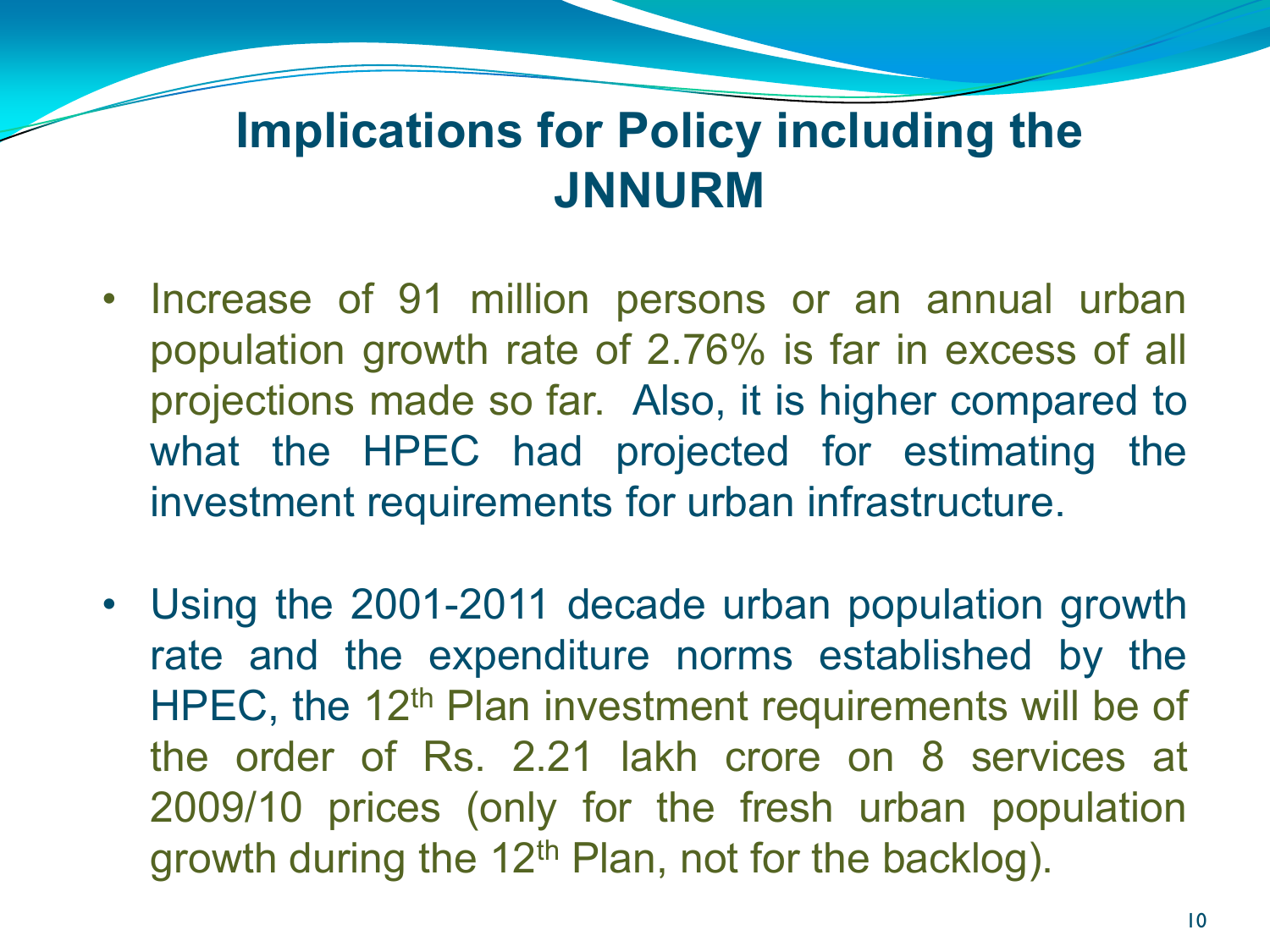- The pattern of 2001-2011 decade urbanization shows two features that have important implications -
- (i) Emergence of new Census towns numbering 2532
	- a) Have no urban statutory status, governed by State Panchayat Acts
	- b) Not governed by any form of building byelaws and have potential for unplanned and slum-type growth
	- c) No services with which towns and cities are commonly associated (tap water, sewerage system, public transport etc.)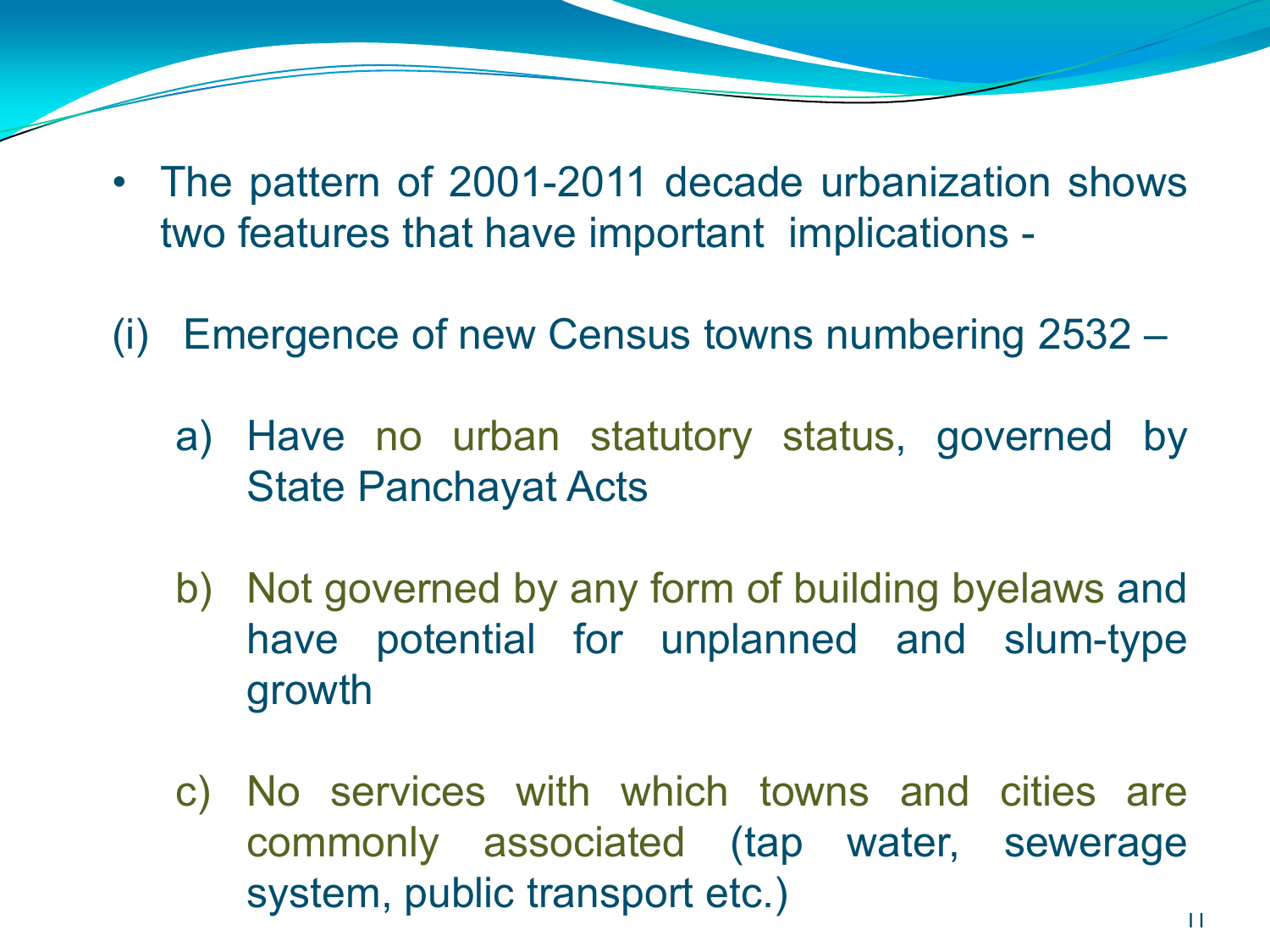(c) Outside of the tax net as applicable to municipalities

(d) Depending on subsidies available to rural settlements (subsidies distorting the pattern of urban population growth with impact on productivity levels)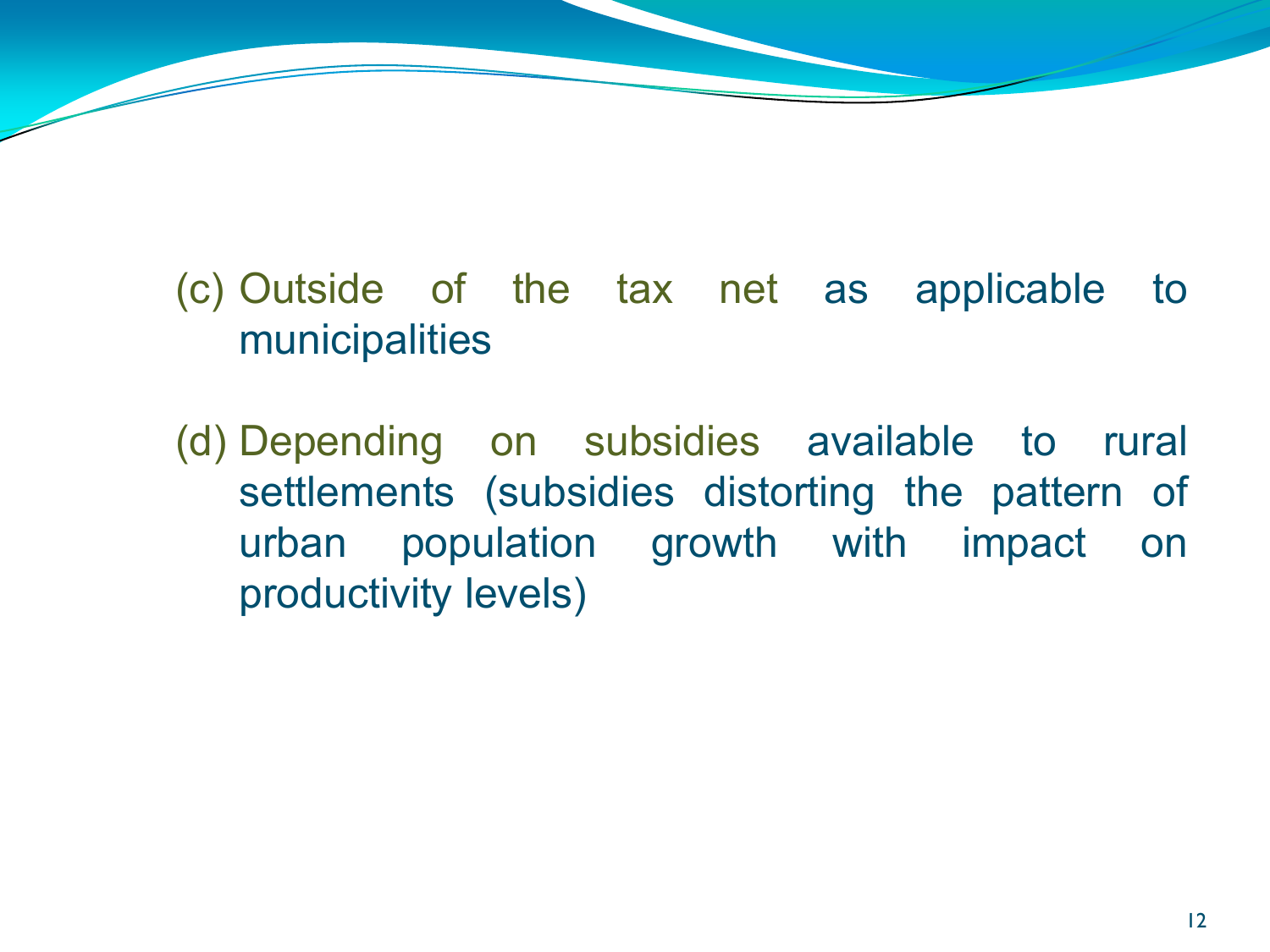- Dominance of 18 new metropolitan cities. Of these 16 will need to set up Metropolitan Planning Committees (MPCs). The remaining two do not have a metropolitan character as laid down in the Constitution.
- 18 new metropolitan cities candidates for JNNURM, if the existing criterion is applied.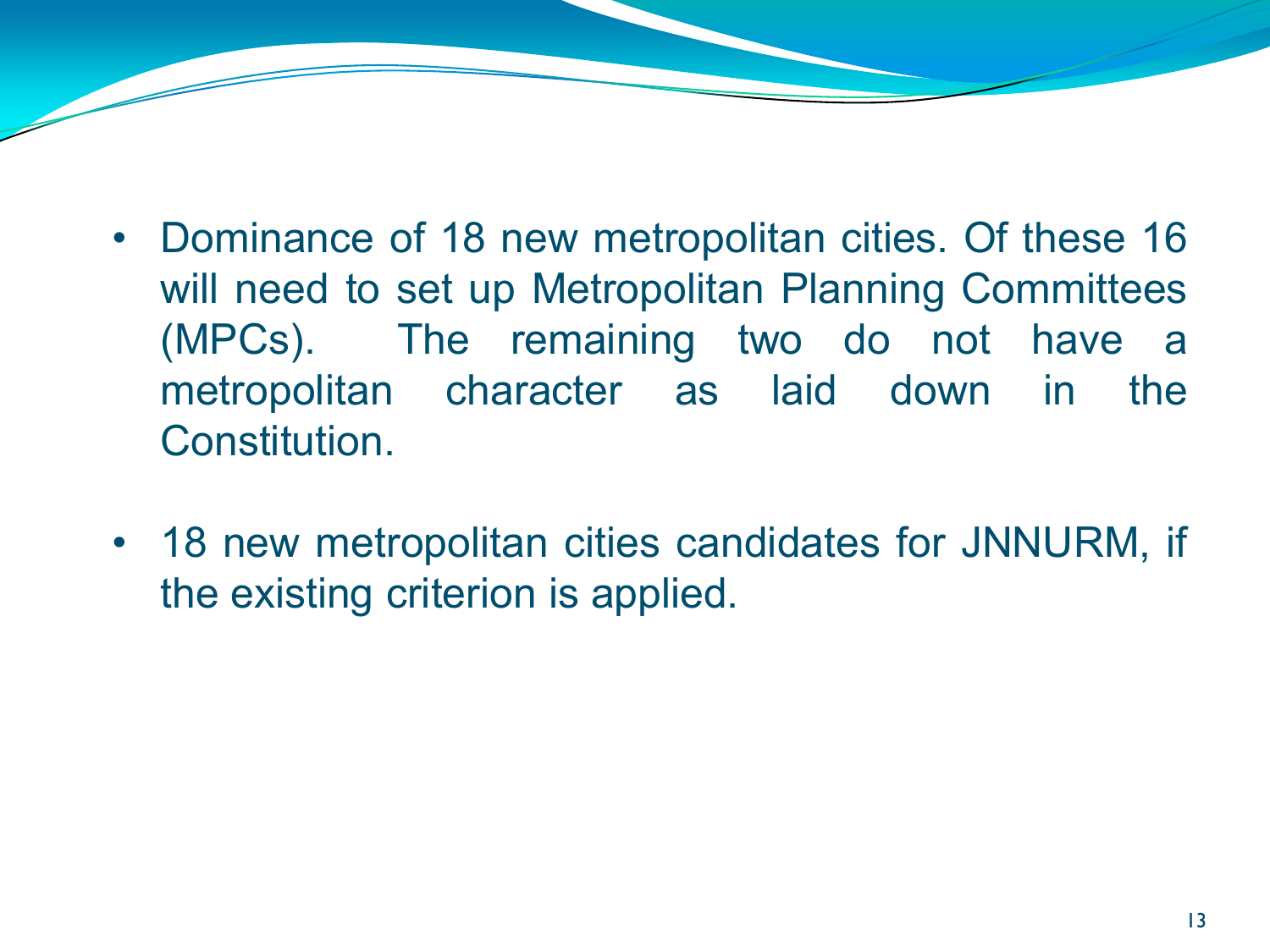- Two metropolitan cities (both in the state of Kerala) revolve around a cluster of medium-sized towns with populations ranging between 20,000 and 85,000 – not even a city. Will they qualify for JNNURM funding on the ground that they have +1 million population?
- Peripheries of a number of metropolitan cities are expanding at rates that are significantly higher than the core cities –
	- a) Growth of peripheries impacts on the requirements of infrastructure
	- b) It is just sprawl and suggests failure of the existing FAR policy and urban renewal policy
	- c) Negates the principle of compact cities, and
	- d) Raises the cost of urbanization
- Kerala impact on 2011 urbanization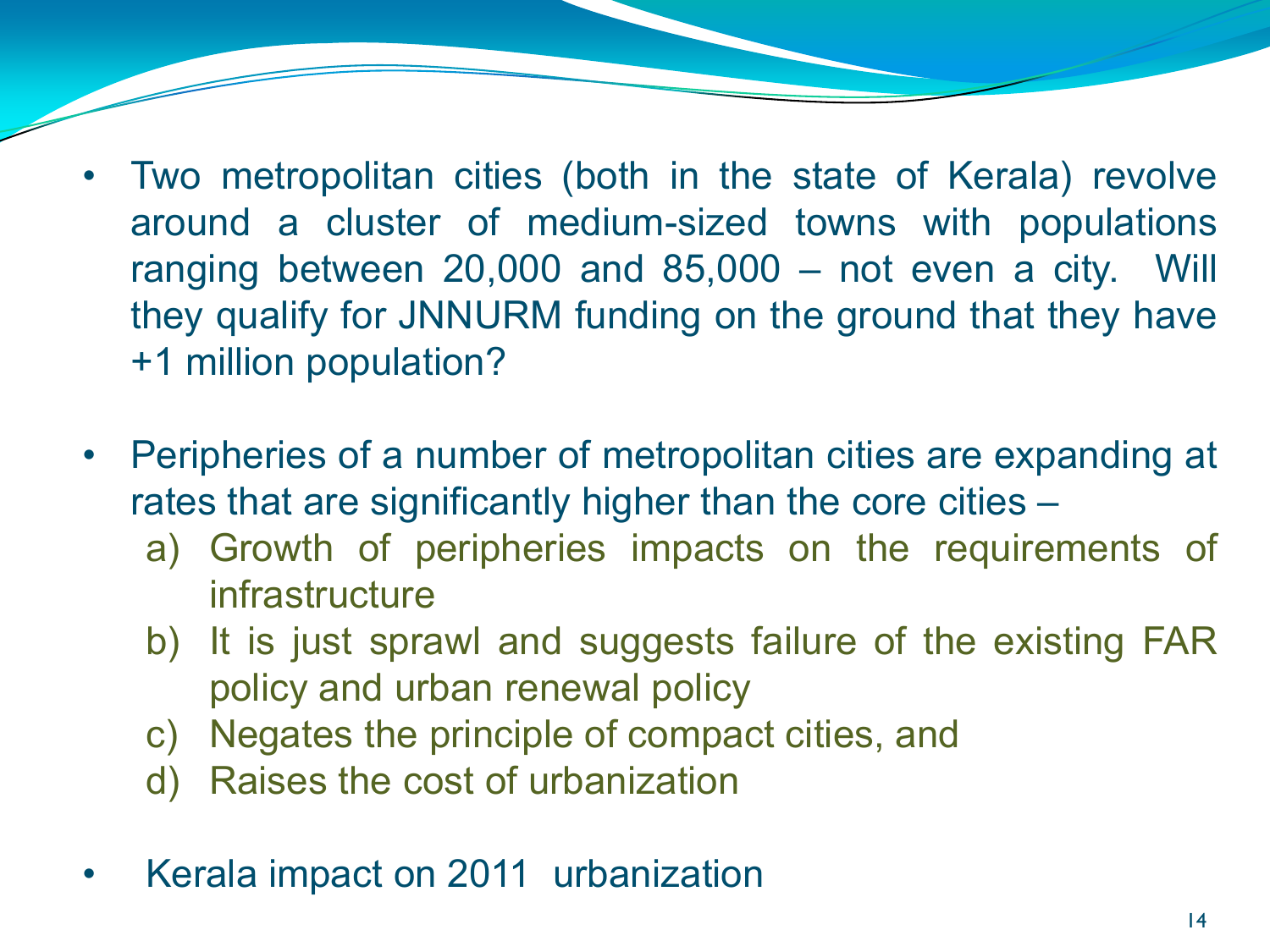## **Areas of Concern**

- Growing hiatus between urban and municipal
- Definitions causing confusion Kerala being one prime example.